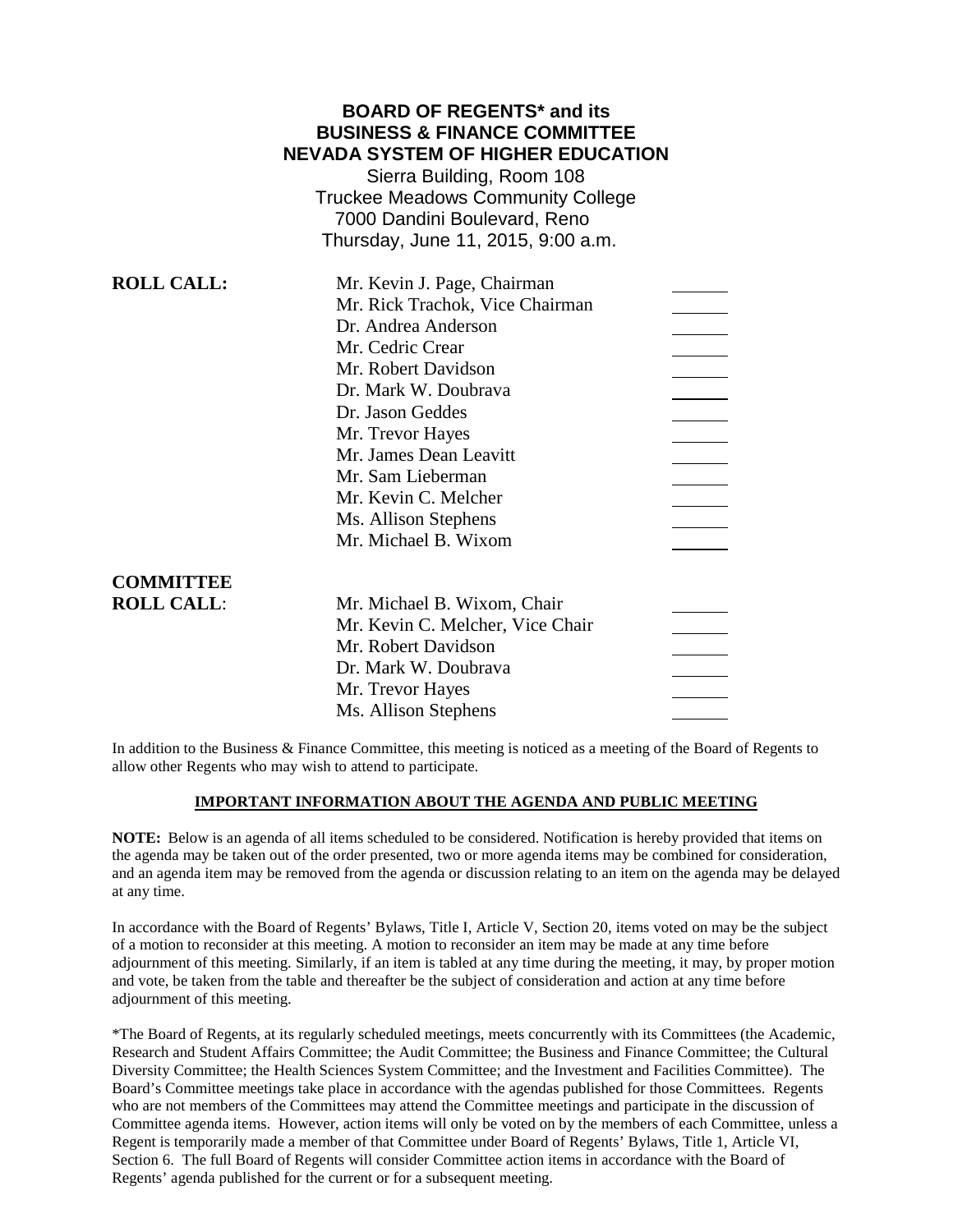In accordance with the Board of Regents' Bylaws, Title 1, Art. V, Section 13, a quorum may be gained by telephonic hookup.

Some agenda items are noted as having accompanying reference material. Reference material may be accessed on the electronic version of the agenda by clicking the reference link associated with a particular item. The agenda and associated reference material may also be accessed on the Internet by visiting the Board of Regents' website at:

<http://system.nevada.edu/Nshe/index.cfm/administration/board-of-regents/meeting-agendas/>

Many public libraries have publicly accessible computer terminals. Copies of the reference material and any additional support materials that are submitted to the Board of Regents' Office and then distributed to the members of the Board of Regents after the mailing of this agenda but before the meeting, will be made available as follows: 1. Copies of any such materials are available at the Board of Regents' Office at 2601 Enterprise Road, Reno, Nevada and the Board of Regents' Office at 4300 South Maryland Parkway, Las Vegas, Nevada. A copy may be requested by calling Angela R. Palmer at (775) 784-4958; 2. Copies of any such materials will also be available at the meeting site.

Reasonable efforts will be made to assist and accommodate physically disabled persons attending the meeting. Please call the Board office at (775) 784-4958 in advance so that arrangements may be made.

### **1. PUBLIC COMMENT INFORMATION ONLY**

Public comment will be taken during this agenda item. No action may be taken on a matter raised under this item until the matter is included on an agenda as an item on which action may be taken. Comments will be limited to three minutes per person. Persons making comment will be asked to begin by stating their name for the record and to spell their last name. The Committee Chair may elect to allow additional public comment on a specific agenda item when that agenda item is being considered.

In accordance with Attorney General Opinion No. 00-047, as restated in the Attorney General's Open Meeting Law Manual, the Committee Chair may prohibit comment if the content of that comment is a topic that is not relevant to, or within the authority of, the Board of Regents, or if the content is willfully disruptive of the meeting by being irrelevant, repetitious, slanderous, offensive, inflammatory, irrational or amounting to personal attacks or interfering with the rights of other speakers.

### **2. CONSENT ITEMS FOR POSSIBLE ACTION**

Consent items will be considered together and acted on in one motion unless an item is removed to be considered separately by the Committee.

### **2a. MINUTES FOR POSSIBLE ACTION**

Request is made for approval of the March 5, 2015, meeting minutes. *[\(Ref. BF-2a\)](http://system.nevada.edu/tasks/sites/Nshe/assets/File/BoardOfRegents/Agendas/2015/jun-mtgs/bf-refs/BF-2a.pdf)*

### **2b. THIRD QUARTER FISCAL YEAR FOR POSSIBLE ACTION 2014-2015 NSHE ALL FUNDS REPORT**

The Committee may approve acceptance of the third quarter Fiscal Year 2014-2015 NSHE All Funds Report. *[\(Ref. BF-2b\(1\)](http://system.nevada.edu/tasks/sites/Nshe/assets/File/BoardOfRegents/Agendas/2015/jun-mtgs/bf-refs/BF-2b(1).pdf) & [Ref. BF-2b\(2\)\)](http://system.nevada.edu/tasks/sites/Nshe/assets/File/BoardOfRegents/Agendas/2015/jun-mtgs/bf-refs/BF-2b(2).pdf)*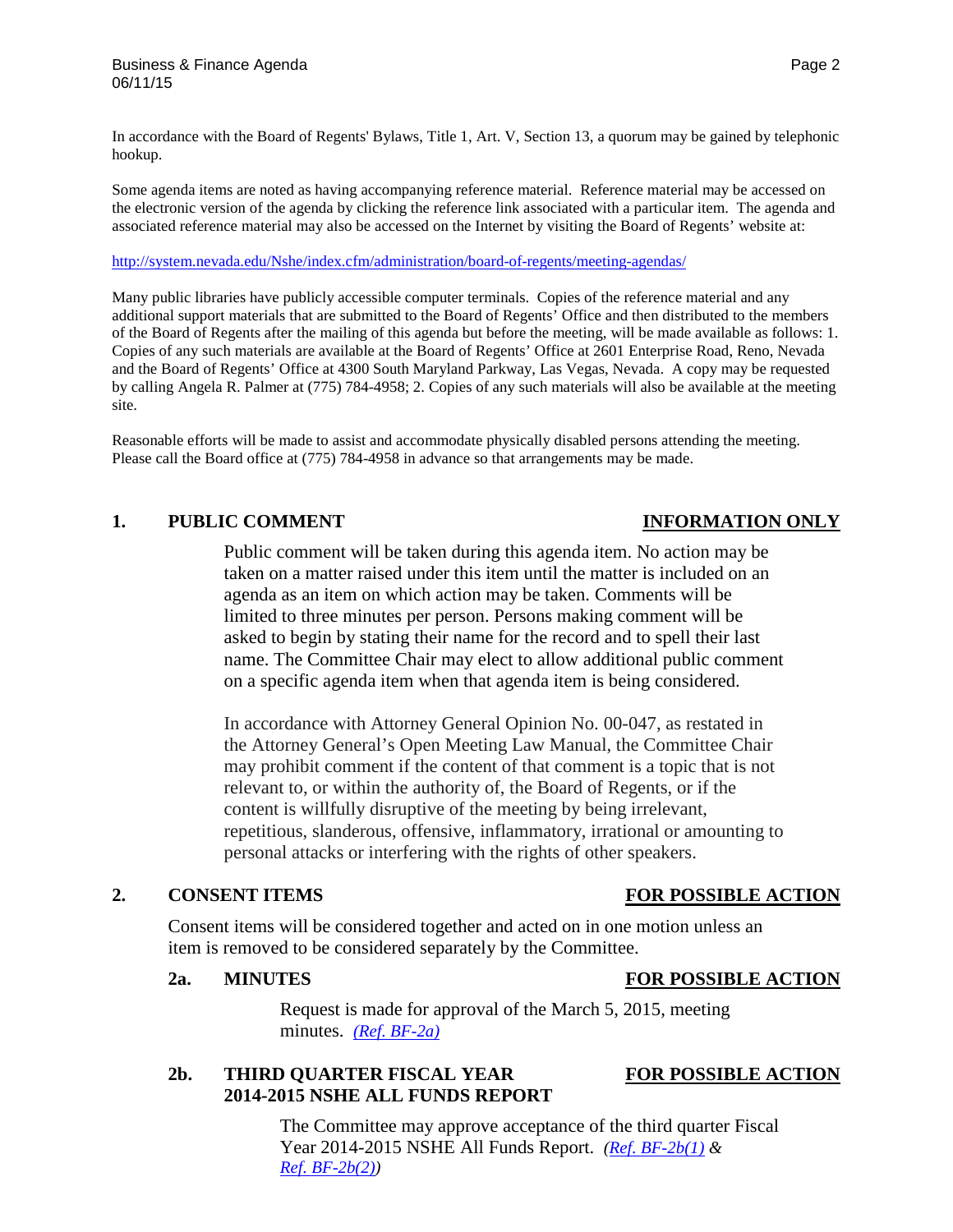### **2. CONSENT ITEMS –** *(Continued)*

## **2c. THIRD QUARTER FISCAL YEAR FOR POSSIBLE ACTION 2014-2015 BUDGET TRANSFERS – STATE SUPPORTED OR SELF-SUPPORTING OPERATING BUDGETS**

The Committee may approve acceptance of the report of the third quarter Fiscal Year 2014-2015 Budget Transfers of State Supported or Self-Supporting Operating Budget Funds Between Functions. *[\(Ref. BF-2c\(1\)](http://system.nevada.edu/tasks/sites/Nshe/assets/File/BoardOfRegents/Agendas/2015/jun-mtgs/bf-refs/BF-2c(1).pdf) & Ref. [BF-2c\(2\)\)](http://system.nevada.edu/tasks/sites/Nshe/assets/File/BoardOfRegents/Agendas/2015/jun-mtgs/bf-refs/BF-2c(2).pdf)*

### **2d. REPORT ON CAMPUS CRIME STATISTICS FOR POSSIBLE ACTION**

The Committee may approve acceptance of the report on campus crime statistics. Pursuant to the Jeanne Clery Crime Statistics Act (20 USC 1092), the institutions must disclose annually certain information concerning campus crime. This report includes current and historical data on various crimes that have occurred on each NSHE campus. *[\(Ref. BF-2d\(1\)](http://system.nevada.edu/tasks/sites/Nshe/assets/File/BoardOfRegents/Agendas/2015/jun-mtgs/bf-refs/BF-2d(1).pdf) & [Ref. BF-2d\(2\)\)](http://system.nevada.edu/tasks/sites/Nshe/assets/File/BoardOfRegents/Agendas/2015/jun-mtgs/bf-refs/BF-2d(2).pdf)*

*ESTIMATED TIME: 5 mins.*

### **3. THIRD QUARTER FISCAL YEAR 2014-2015 INFORMATION ONLY FISCAL EXCEPTIONS AND STATUS OF STATE APPROPRIATIONS**

### The third quarter Fiscal Year 2014-2015 report of fiscal exceptions of Self-Supporting accounts and status of State Supported Operating Budget appropriations will be presented. *[\(Ref. BF-3a](http://system.nevada.edu/tasks/sites/Nshe/assets/File/BoardOfRegents/Agendas/2015/jun-mtgs/bf-refs/BF-3a.pdf) & [Ref. BF-3b\)](http://system.nevada.edu/tasks/sites/Nshe/assets/File/BoardOfRegents/Agendas/2015/jun-mtgs/bf-refs/BF-3b.pdf)*

*ESTIMATED TIME: 15 mins.*

### **4. ADDITIONAL STUDENT REGISTRATION FEE FOR POSSIBLE ACTION REVENUES – STATE OPERATING BUDGET**

The Committee's approval is requested to expend additional student registration fee revenues for the purpose of funding additional adjunct faculty costs and to seek legislative Interim Finance Committee authorization, if necessary, to expend any additional student fee revenues, not utilized for adjunct faculty, within the State Supported Operating Budget for Fiscal Year 2014-2015. *[\(Ref. BF-4\)](http://system.nevada.edu/tasks/sites/Nshe/assets/File/BoardOfRegents/Agendas/2015/jun-mtgs/bf-refs/BF-4.pdf)*

*ESTIMATED TIME: 15 mins.*

### **5. NEW MARKETS TAX CREDIT PROGRAM INFORMATION ONLY**

UNLV President Len Jessup will present for information the Federal and State New Market Tax Credit (NMTC) program and its unique opportunities for providing funding for capital projects. The goal of this presentation is to provide information for the Board on the requirements for the NMTC program, and to have a general discussion of whether the NMTC Programs (federal and/or state) might be a viable funding mechanism for specific projects brought forward in the future for consideration of Board action. *[\(Ref. BF-5\)](http://system.nevada.edu/tasks/sites/Nshe/assets/File/BoardOfRegents/Agendas/2015/jun-mtgs/bf-refs/BF-5.pdf)*

*ESTIMATED TIME: 30 mins.*